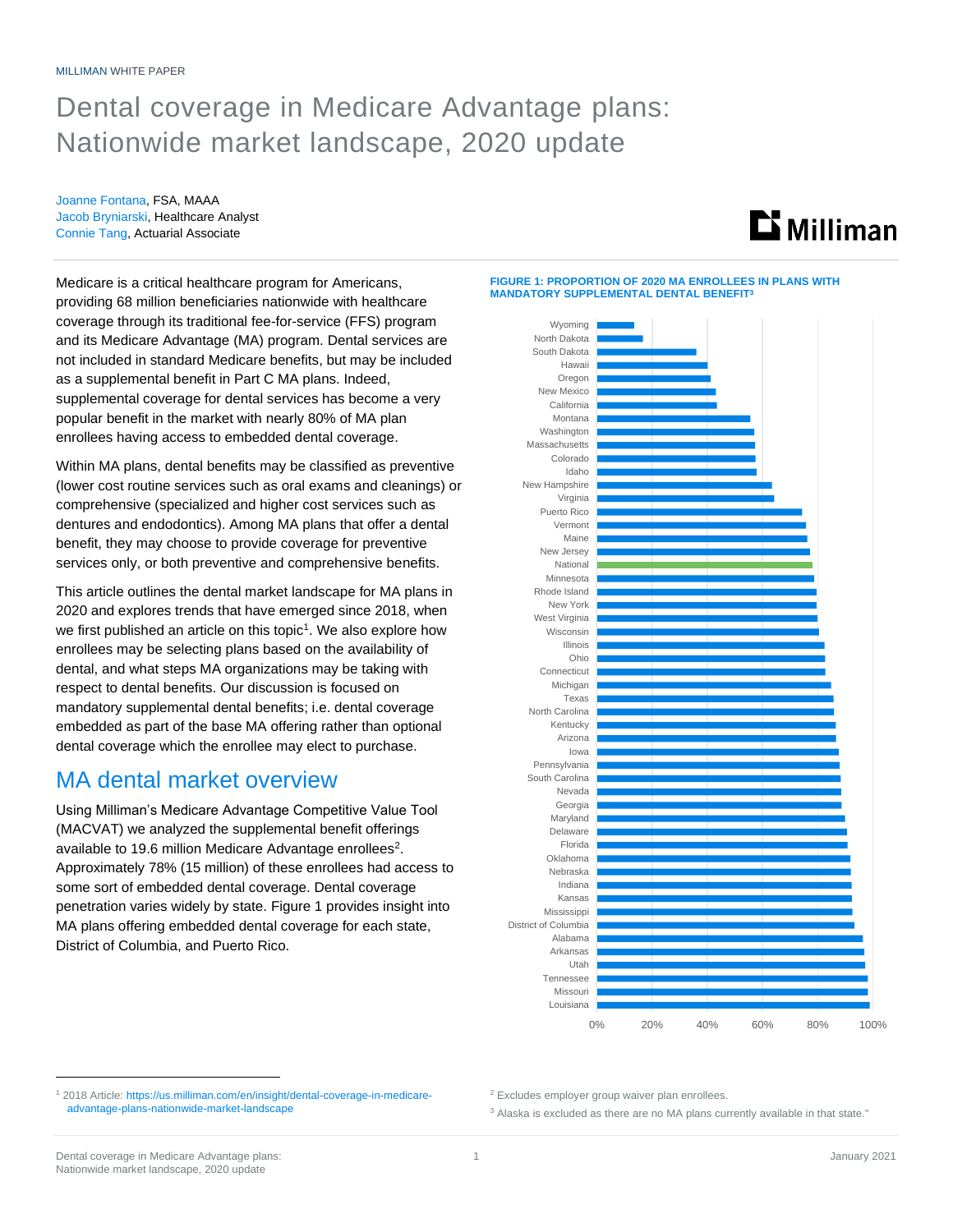Dental benefits offered by MA plans may differ based on the type of plan offered. Special needs plans (SNPs) were more likely than non-SNPs to cover some form of a dental benefit, with 89% of SNP members receiving a dental benefit embedded in their base plans. Among general enrollment beneficiaries, zeropremium MA plans were more likely to cover some dental benefit (82%) than MA plans with a premium (73%). MA plans commonly cover prescription drugs; plans that do not cover prescription drugs were also less likely to cover some dental benefit.

MA plans need to wisely allocate rebate and beneficiary premium dollars on supplemental benefits to attempt to optimize value for their current beneficiaries and entice prospective enrollees. As such, dental benefits must compete with other supplemental options for inclusion in an MA plan design. MA dental benefits may include preventive services only, or may also include comprehensive dental services. Figure 2 provides a breakdown of the types of covered dental services available to people enrolled in MA plans with some level of embedded dental benefit, split by enrollment in plans with zero beneficiary premium and non-zero premium.

#### **FIGURE 2: 2020 COVERED DENTAL SERVICES FOR ENROLLEES IN MA PLANS WITH EMBEDDED DENTAL**

| <b>DENTAL</b><br><b>CATEGORY</b> | <b>SERVICE</b>                 | % ZERO<br><b>PREMIUM</b> | % NON-ZERO<br><b>PREMIUM</b> |
|----------------------------------|--------------------------------|--------------------------|------------------------------|
| <b>Preventive</b>                | <b>X-Ray Services</b>          | 98%                      | 97%                          |
|                                  | Oral Exams                     | 100%                     | 100%                         |
|                                  | Prophylaxis                    | 100%                     | 99%                          |
|                                  | Fluoride                       | 60%                      | 56%                          |
| Comprehensive                    | Prosthodontics                 | 79%                      | 79%                          |
|                                  | Non-Routine<br><b>Services</b> | 48%                      | 58%                          |
|                                  | Diagnostic<br><b>Services</b>  | 41%                      | 29%                          |
|                                  | Restorative<br><b>Services</b> | 94%                      | 94%                          |
|                                  | Endodontics                    | 49%                      | 61%                          |
|                                  | Periodontics                   | 71%                      | 75%                          |

For MA plans covering some form of dental, preventive services are almost uniformly covered, with fluoride as the lone exception. These preventive services were offered without a copay for about 95% of enrollees. Comprehensive benefits have more variance, with diagnostic services in particular not being covered by one large MA provider in 2020.

MA plans may offer dental coverage with an annual maximum benefit limit. In 2020, 56% of enrollees receiving some form of an embedded dental benefit had an annual maximum, and 37% had an annual maximum benefit greater than \$2,000. Plans covering comprehensive dental benefits were more likely to have an annual maximum assigned, with only 19% having no annual maximum.

MA plans may also decide to offer an optional dental benefit, which beneficiaries may purchase at their discretion for an additional premium. About 40% of MA enrollees have plans that offer some type of optional supplemental benefit, with virtually all offering dental coverage as one of the choices. Enrollment in plans with an optional dental benefit has remained steady since 2018 with approximately 40% of MA-eligible members receiving the coverage. Enrollment for optional benefits varied widely by state and was not correlated to enrollment in mandatory coverage.

# MA dental market trends

#### **PLAN GROWTH AND ENROLLMENT GROWTH**

Medicare Advantage plans have been gaining popularity in general since 2018, and accompanying the uptick in MA enrollment has been increased access to dental benefits. Since 2018, MA enrollment has increased by 18%. Enrollees receiving preventive or comprehensive dental benefits in their base plans have increased at a much faster rate — 54% and 94%, respectively.

Accompanying this increase in enrollees with dental coverage is an increase in enrollees paying no premium for their MA plans. The first year since we began this analysis in 2018 in which there were more members enrolled in zero-premium plans including dental benefit than members paying a premium for a plan with the same benefit was 2020. Figure 3 provides an overview of plans that offer embedded preventive or comprehensive dental benefits, and enrollment information for the same groupings from 2018 to 2020. This figure considers all MA plans and enrollees as a basis for percentage calculations

#### **FIGURE 3: OVERALL MA PLAN COUNT AND ENROLLMENT TRENDS BY DENTAL COVERAGE AND PREMIUM: 2018-2020**

|                                                        | <b>DENTAL COVERAGE</b><br><b>AND PREMIUM</b> | 2018 | 2019 | 2020 |
|--------------------------------------------------------|----------------------------------------------|------|------|------|
| <b>Unique Plan</b><br>Count %<br>(Percent of<br>Plans) | Preventive                                   | 63%  | 72%  | 77%  |
|                                                        | Comprehensive                                | 41%  | 51%  | 61%  |
|                                                        | Preventive and<br>Zero Premium               | 21%  | 27%  | 30%  |
|                                                        | Comprehensive and<br>Zero Premium            | 15%  | 20%  | 26%  |
| Enrollment %<br>(Percent of<br>Enrollees)              | Preventive                                   | 60%  | 69%  | 78%  |
|                                                        | Comprehensive                                | 37%  | 48%  | 61%  |
|                                                        | Preventive and<br>Zero Premium               | 26%  | 33%  | 42%  |
|                                                        | Comprehensive and<br>Zero Premium            | 17%  | 25%  | 33%  |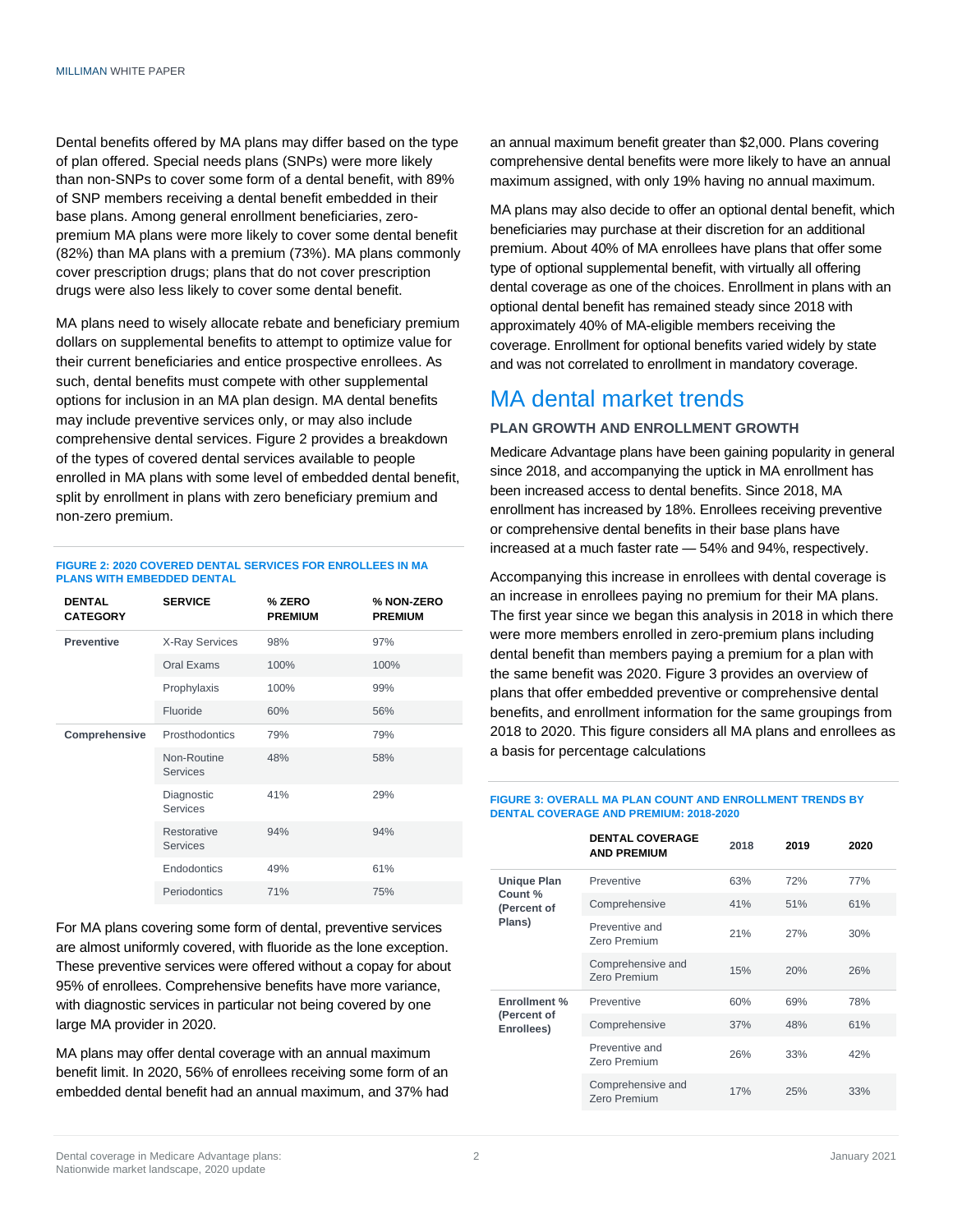Figure 3 shows that the number of MA plans covering preventive dental benefits only, or preventive and comprehensive dental benefits embedded in the base MA plan, has increased since 2018. Enrollees in such plans have generally grown commensurately during this time, but it is notable that enrollment growth in zero premium plans with dental benefits has outpaced the growth in the number of plans offered. In particular, members appear to be seeking zero premium plans and may be interested in value added benefits like preventive or comprehensive dental.

#### **TRENDS IN COVERED DENTAL SERVICES**

The scope of coverage for preventive dental services among MA plans offering embedded dental has remained steady since 2018. For plans covering preventive dental, coverage of x-rays, oral exams, and prophylaxis has been nearly universal since 2018 with no real difference between zero-premium enrollees and nonzero. Fluoride has become more readily covered for the MA population since 2018. Plans may be choosing to offer coverage for fluoride as a differentiator, or because they see preventive value for members who are not as attentive to oral hygiene. Enrollees who have no copayments for these preventive services continue to increase, with 95% having no copayment in 2020, compared with 89% in 2018.

In contrast to preventive dental benefit coverage, the scope of comprehensive dental coverage is more varied. Comprehensive benefits that may routinely be used by MA enrollees, such as prosthodontics (i.e., dentures) and restorative services, have steadily increased or remained consistently covered. Other comprehensive services, such as endodontics, have seen no distinct trend from 2018 to 2020.

One additional point of interest for comprehensive dental coverage is the inclusion of an annual benefit maximum. Annual maximums have become more mainstream since 2018, with the percentage of enrollees with no annual maximum decreasing from 52% in 2018 to only 22% in 2020. This is a natural response to the trend of increasing the scope of dental services covered, as annual maximums provide a useful cost control feature in health plan financing. A majority of enrollees in these comprehensive plans have fairly generous annual maximums of greater than \$2,000. As annual maximums become more common, enrollees may start to consider this limit when selecting a plan, especially if higher-cost procedures such as prosthodontics are needed.

## What's driving change?

What is driving the increased inclusion of dental coverage as a supplemental benefit in MA plans? Plans may be changing their benefit designs in response to consumer desires. Plans that had a non-zero base premium in 2018 but are zero-premium plans in 2020 saw a 27% increase in enrollment per county over the time period. Within this set of zero-premium plans, those that also began offering preventive or comprehensive dental benefits to their members saw enrollment increases of 68%. It appears MA enrollees may be seeking out those plans that offer both a zero premium and coverage for some form of dental benefit. One differentiator for these types of plans may become the specific comprehensive dental benefits they provide. Market research is needed to understand which of these benefits might be particularly important for plan growth moving forward.

Enrollees may also be actively moving away from plans with reductions to dental benefits. Plans that stopped offering preventive dental benefits at some point between 2018 and 2020 saw an 18% decrease in enrollment. Plans that stopped offering comprehensive dental benefits (with or without changes to their preventive coverage) saw a 9% decrease in enrollment. A member who has grown accustomed to dental coverage may look to change plans if the current plan no longer offers it. Plans considering removing dental benefits may want to be aware of these trends and factor potential membership loss into any costbenefit analysis to understand the impact to plan profitability. Plans may also consider the message that removing dental benefits will send to consumers.

Another potential reason for increased dental coverage in the MA market is greater insight into and connection with overall health. MA carriers may be acknowledging the correlations between oral health and overall physical health, which have been widely studied in recent years and noted by organizations such as the Office of Disease Prevention and Health Promotion (ODPHP) and the American Dental Association (ADA). In particular, potential connections between dental health and chronic conditions such as hypertension or diabetes may induce carriers to consider the importance of covering dental services to better serve MA beneficiaries with these illnesses. MA carriers may also see value in the access to dental claims data, in addition to medical data, to augment the total health picture of each beneficiary. If MA carriers are able to utilize this data to gain clearer insights into their members, they may be able to more appropriately position their plans via benefit construct and price.